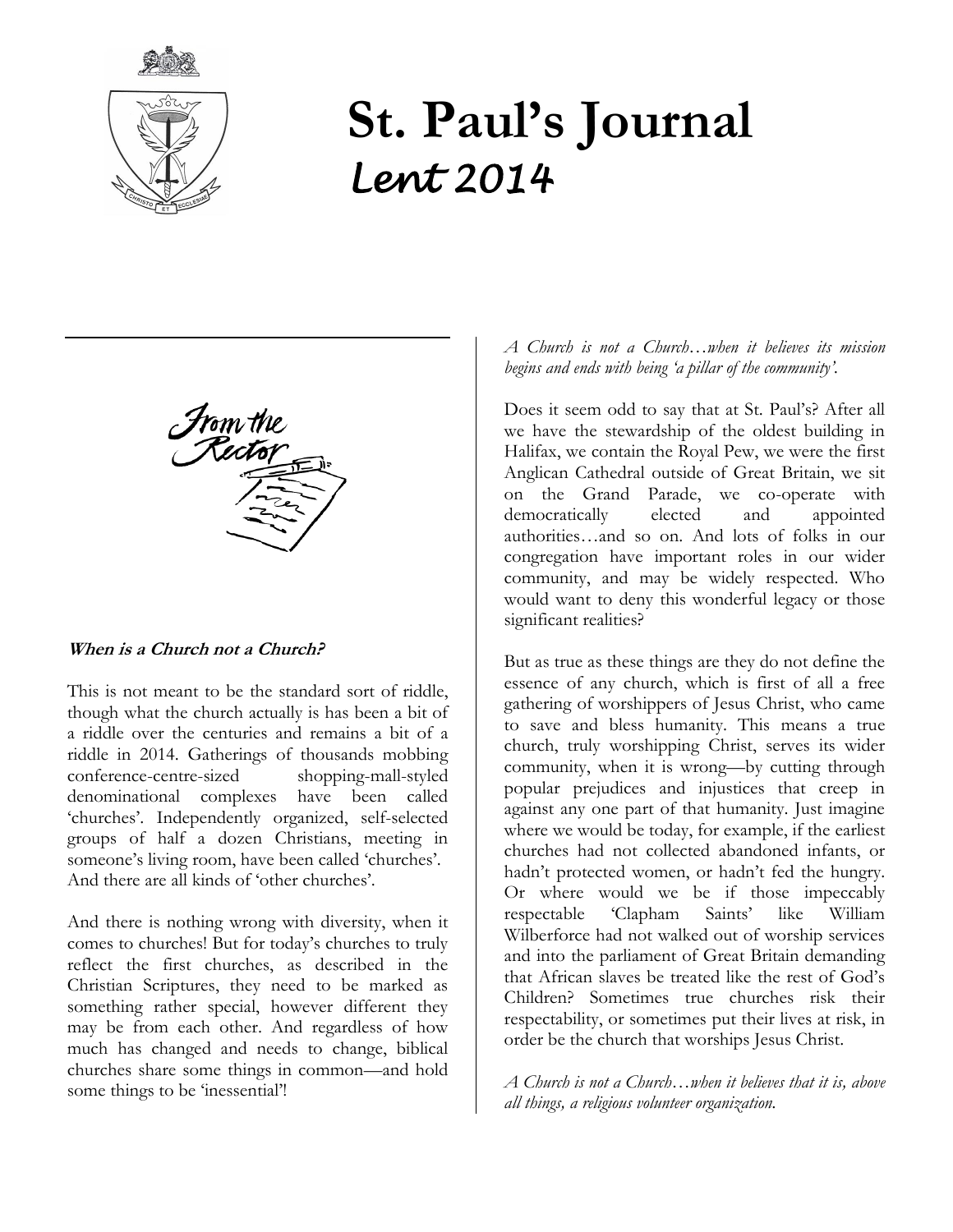Wait a second. Aren't we a religious volunteer organization? We may, in fact, be defined as such by the government. And far more importantly, we depend on self-sacrificing 'religious' volunteers to get most of our work done! And as a volunteer organization we have 'charitable status' with the government. We have elected officers. We have forms to fill, and bank accounts, and rules for meetings, and more.

*But* you can belong to a religious organization without belonging to a church. In fact some churches really aren't organizations—or organized at all. Or they don't belong to collections of churches, or denominations. So what's the difference?

According to the Apostle Paul, a true church is more like a building (all of whose bricks, stones, and boards are built on the foundation of Christ) or like a family (whose members are brothers and sisters, and whose father is Christ) than they are an 'organization'. Or the church is like, well, a human body, whose parts are joined to each other and whose head is Christ. This is how St. Paul put it: 'For just as the body is one and has many members…so it is with Christ…The eye cannot say to the hand, "I have no need of you," nor again the head to the feet, "I have no need of you." God so arranged the body…that the members may have the same care for one another. If one member suffers, all suffer together with it; if one member is honoured, all rejoice together with it.'" (I Corinthians 12.12-26) A true church can be organized and full of volunteers…but it is a church whose parts work together like a building, a family, or a body. In any case, what binds it together is Christ.

*A Church is not a Church…when it understands itself to contain like-minded individuals bound together by the agreements that make one the member of a 'club'—whether that club is formal or informal, or more or less 'spiritual'.*

It is of course wonderful that true churches are full of friends, or whose members live in the same neighbourhood, or who went to the same schools, or who are related by blood. And it's not necessarily a bad thing that people share opinions on spiritual non-essentials (like particular forms of religious language, or approaches to prayer, or styles of worship). Various combinations of these might help hold together a sort of Christian club.

*But none of these things turn gatherings of like-minded (even 'spiritually like-minded' people) into a church*. What does, then?

In his letter to the Christians in the city of Galatia, the Apostle Paul said this to another one of his terribly complicated churches. 'In Christ Jesus you are all children of God through faith. As many of you as were baptized in Christ have clothed yourselves with Christ. There is no longer Jew or Greek (race shouldn't matter), there is no longer slave nor free (wealth and education shouldn't matter), there is no longer male and female (gender shouldn't matter); for all of you are one in Christ.' (Galatians 3.25-28) The members of a true church see below, above, around, and through the things that seems to matter outside the church, because it worships one God, Father, Son, and Holy Spirit, whose children we are.

#### *So when is a church, a church?*

A church is a true church when it turns no one away. It is a true church when it welcomes all who would come into its building also into its worship of Christ. It is a true church when it welcomes all who are unbaptized to receive Christ's gift of baptism. It is a true church when it blesses all who come to its Lord's Table, and shares the gifts of bread and wine with all who have received the gift of baptism. It is a true church when it welcomes all to take up roles in its family life, and encourages all to take its mission to those outside the family, each member celebrating the gifts the other brings.

*By Paul Friesen, St. Paul's Rector*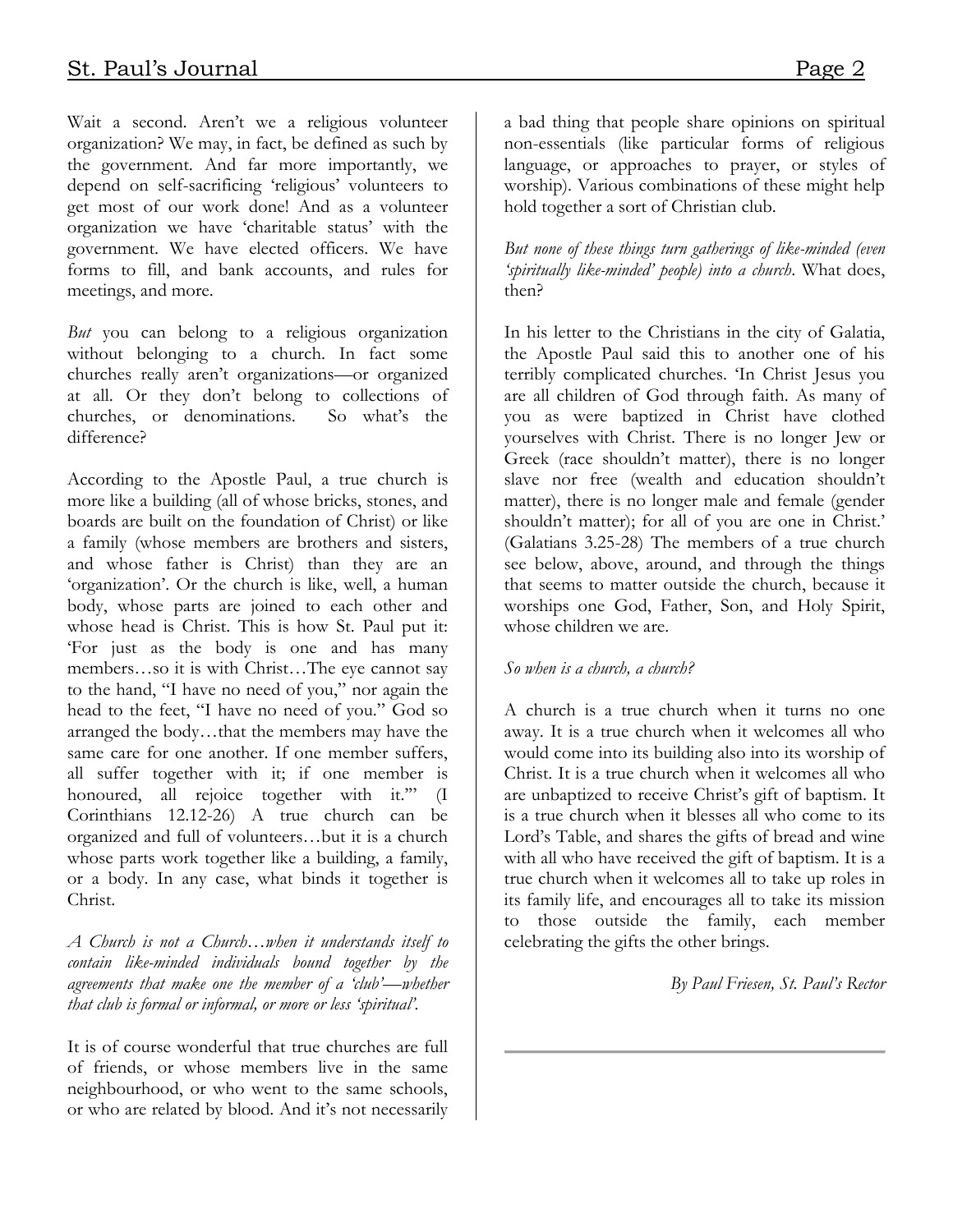# **Andrew's Thoughts about Musical Meditations during Lent**

Improvising on sacred hymn tunes is something I have been exploring over the past ten years. (Can it really be that long?). Back then, my colleague David Christensen and I decided to try turning this hobby of ours into a concert format.

#### So…..why?

There are a number of reasons I feel drawn to this style. First of all, it's really, really fun - and challenging - and new - and very satisfying for the performer and (sometimes) audience alike.

It's also a good style for the type of musician I am. I love church music. But I don't have a typical "classical" church repertoire. It just wasn't something I ever felt was quite right for me. And I have a decent jazz background.

#### So we went for it.

But believe me, it was frightening at first. To go out and make something up on the spot is a really odd feeling - especially because it can sometimes sound awful. But sometimes it's great. It's kind of like life that way. And I guess for that reason it just started to feel really authentic to me.

But we don't just make it up totally on the spot. In the mini-concerts I'll be putting on during Lent hymn tunes are chosen and studied. I listen to them a lot, I think about them - and I try to make something grow from them. What I do with them depends on the overall shape of the concert or recital. Depending on what I think the moment needs, I may just play the hymn tune very simply. Other times it might barely be recognizable.

These half-hour formats should be very interesting indeed. Silence will be incorporated. It will also be different as I've never improvised during the day.

In any case, I invite anyone who is keen to come and enjoy these musical interludes, that I hope will add to your Lenten experience.

*Organ/Piano recitals will be held Thursday, 6 March and Thursday 10 April - 12:15-12:45 pm.*

*By Andrew Killawee, St. Paul's Music Director*



# **Beyond the Chancel Steps: The Paschal Candle**

The Paschal Candle is a 'liturgical appointment' of the Forty Days of Easter.

Although its origin is uncertain, there is evidence early Christians began their Sunday vigils by lighting a candle, especially at Easter. This practice was probably inspired by the Jewish custom of lighting a lamp at the end of the Sabbath, a Hebrew custom symbolic of the Divine pillar of cloud by day and pillar of fire by night that the Isaelites followed out of Egypt. Lighting Paschal candles to symbolize the *Resurrection of Christ* is thought to date back to no later than the end of the fourth century and has evolved over the centuries. Today many Anglican parishes light a Paschal candle at Easter and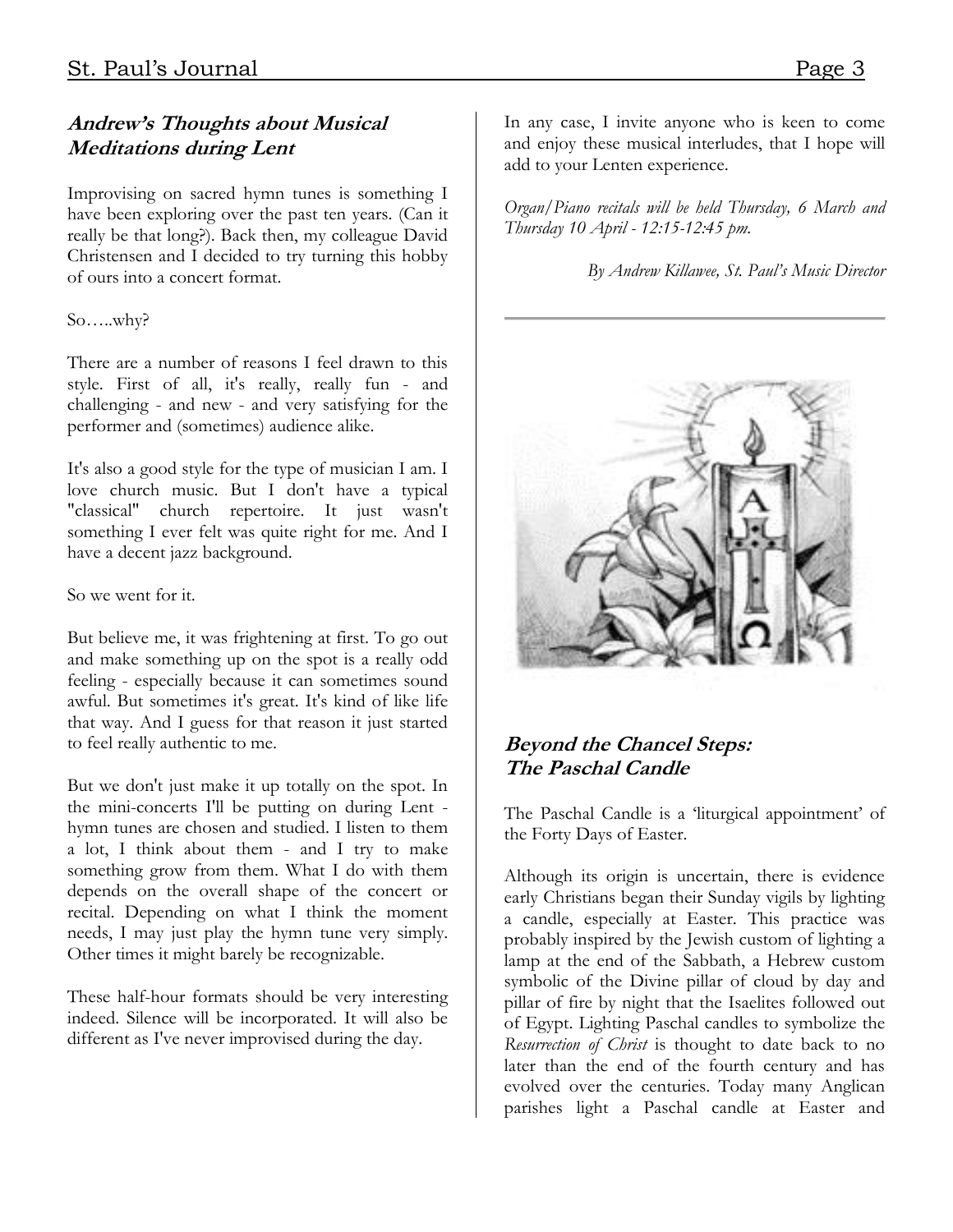continue to do so throughout the Paschal season and at baptisms and funerals.

Paschal candles are the most important candles used in most churches. Wherever one finds them they have common features. They are large and reside in a prominent position, usually on the Gospel side of the nave. The white column is made of beeswax, there is a cross affixed to the surface as well as the Greek letters *alpha* and *omega.* There may also be symbols for the current year surrounding the cross and five grains of incense embedded in the candle, often encased in wax nails. At St. Paul's we do not purchase a new Paschal candle each year. For economic reasons, and in an attempt to be environmentally minded, we have adopted the custom of inserting a small candle into the top of the large wax column. This allows the symbols on the column to remain legible when the candle burns down. As we are not skilled in melting wax to make new smaller candles, it means we do not have to throw out a large partially used Paschal candle at the end of the year. We trust the light is equally meaningful of the *Paschal mystery*.

The term *Paschal* comes from the Hebrew word for *Passover*, *Pesach* and relates to the Paschal mystery of salvation. The flame of the Paschal candle is meant to remind us Christ is eternal and lights the way for us to follow. The *Alpha* and *Omega* symbolize Christ is the *Second Person of the Trinity*, the beginning and the end.

The use of the candle has varied over the centuries. Each year a Paschal candle is lit at St. Paul's during the Easter Vigil. It is one of the most solemn moments of the Easter Eve service that begins with a *new fire* being lit and blessed at the entry to the church. The Paschal candle is lit from the sacred flame to represent the *risen Christ,* as a symbol of *light* (life) dispelling *darkness* (death). All in attendance then light tapers and process following the Paschal candle into the darkened church; the darkness of Good Friday is dispelled. The Paschal candle is placed on the pedestal to the right of the Chancel steps where it remains to be relit after the Easter Vigil for all services held during Eastertide, the 40 days from Easter Day until Ascension Day.

Although the Paschal candle is lit at baptisms in some Anglican churches, that practice is not followed at St. Paul's. Instead a small monogrammed candle taper is presented to each person at baptism to signify the *Holy Spirit* and *fire* that John the Baptist promised to those who were baptised in Christ. These tapers are lit from the candle pillar on the heritage stand from the Cologne Cathedral that now burns during Sunday services at St. Paul's.

The Paschal candle from the Easter Vigil, however, is lit at St. Paul's during funeral services. It is placed on a pedestal near the person's casket or urn to signify Christians are baptized into the hope of the resurrection.

#### *By Margaret Bateman Ellison, St. Paul's Chancel Guild Director*

References on **Paschal Candle** on the Internet you may find worthwhile are found at:

*[http://en.wikipedia.org/wiki/Paschal\\_candle](http://en.wikipedia.org/wiki/Paschal_candle) <http://www.newadvent.org/cathen/1151b.htm> <http://www.ewtn.com/library/Liturgy/zliyur169.htm> [http://pbs1928.blogspot.ca/2004/05/extinguish-paschal](http://pbs1928.blogspot.ca/2004/05/extinguish-paschal-candle-on-ascension.html)[candle-on-ascension.html](http://pbs1928.blogspot.ca/2004/05/extinguish-paschal-candle-on-ascension.html)*

> *By Margaret Bateman Ellison, St. Paul's Chancel Guild Director*

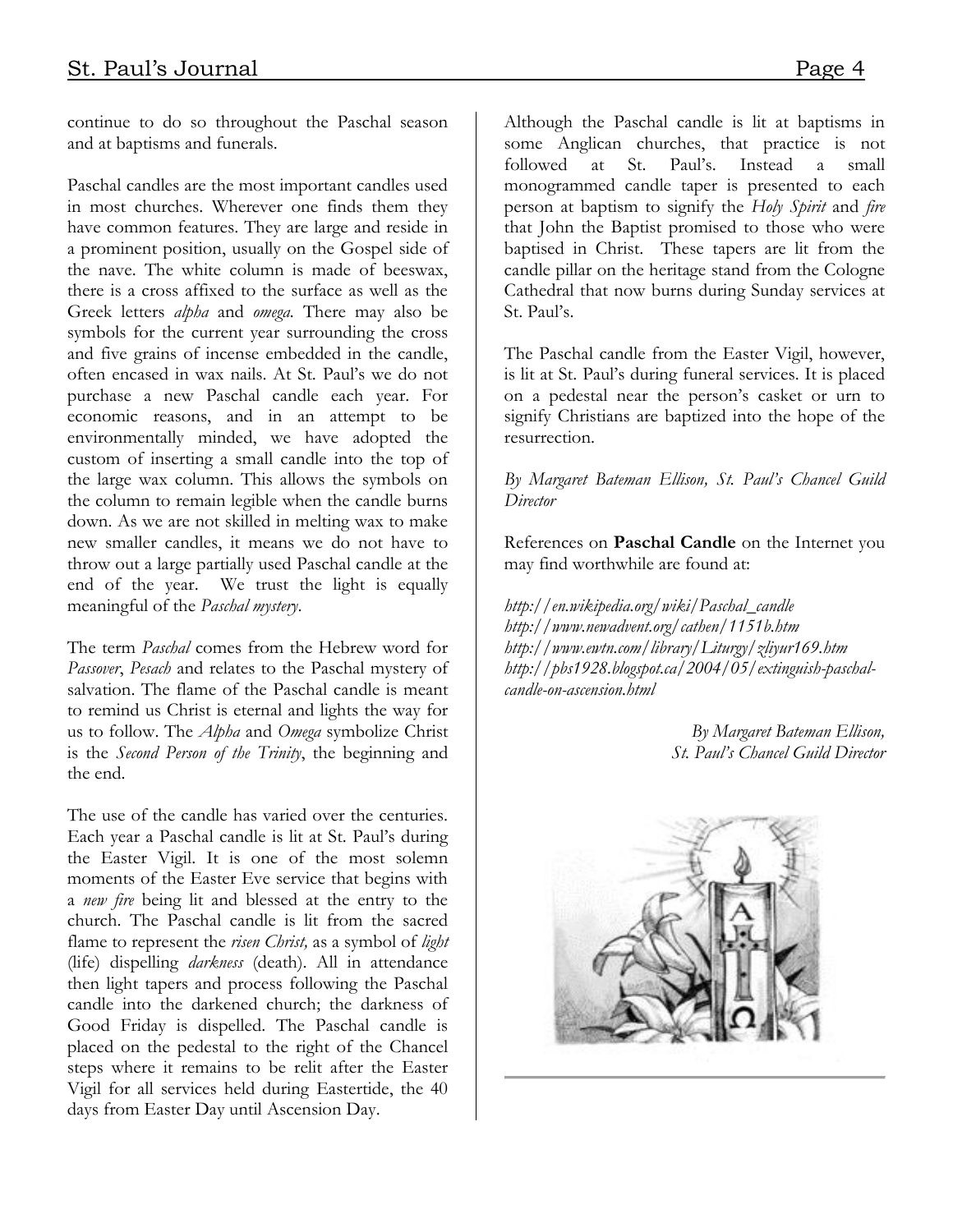

# **Francis Garthorne**

Francis Garthorne, the royal silversmith who made our flagons, chalice, and alms receiver, had a workshop on Sweeting Lane, in London. His dates of birth, and death are unknown.

Garthorne's reputation as a mace maker was well established when he created a magnificent silver and crystal mace for the Lord High Treasurer of Scotland about1690.

Photographs of two maces he made in 1685, another in 1692, and one for the House of Lords in 1695 can be viewed online in The Royal Collection.

Another commission, in 1694, was Chapel Plate consisting of "two little flagons, one chalice, a patten and a Receiver to take the offerings in", warranted to Governor Francis Nicholson for His Majesty's Chapel at Annapolis, Maryland.

It was the combination of the words "Nicholson", and "Annapolis", that caused historians in Nova Scotia to conclude that the chapel in the fort at Annapolis Royal had been equipped with Communion Silver as early as 1710. In 2010 St. Paul's had to deal with the last of a series of demands over many years that we return to the Parish of Annapolis silver they were convinced was theirs.

King William and Queen Mary warranted the Governor of Bermuda Chapel Plate consisting of two flagons, a chalice, a paten and an alms receiver made in 1697 by Francis Garthorne. St. Peter's at St. George's, Bermuda, as of 2012 titled Their Majesties Chapel, displays these beautiful pieces behind glass for visitors to admire. Thanks to Peter Secord for his fine photographs of Garthorne's work.

Trinity Church, New York, holds a large Communion Service made by Francis Garthorne presented by Queen Anne, who also gave Her Indian Chapels in America Church Plate bearing Garthorne's maker's mark. The Mohawks of the Grand River hold one half of the plate, and the Tyendinaga Mohawks the other half. The Onondagas never did receive their silver, which Governor Hunter placed in St. Peter's Church, Albany, New York.

The Royal Collection also has various items of domestic silver made by Francis Garthorne, and from time to time auction houses in Britain and the United States proudly announce they have a Garthorne piece for sale.

You may wonder, how do we know that our Royal Chapel Plate was made by Francis Garthorne?

The necessary proof is his maker's mark. Before 1697 Garthorne's mark was F G with a rosette below in a shaped shield. From 1697 to 1720 English silversmiths were required to increase the amount of silver in their works from .925 parts to .958 parts, almost pure silver, known as Britannia silver. Francis Garthorne changed his maker's mark from F G to G enclosing an A in a shaped shield.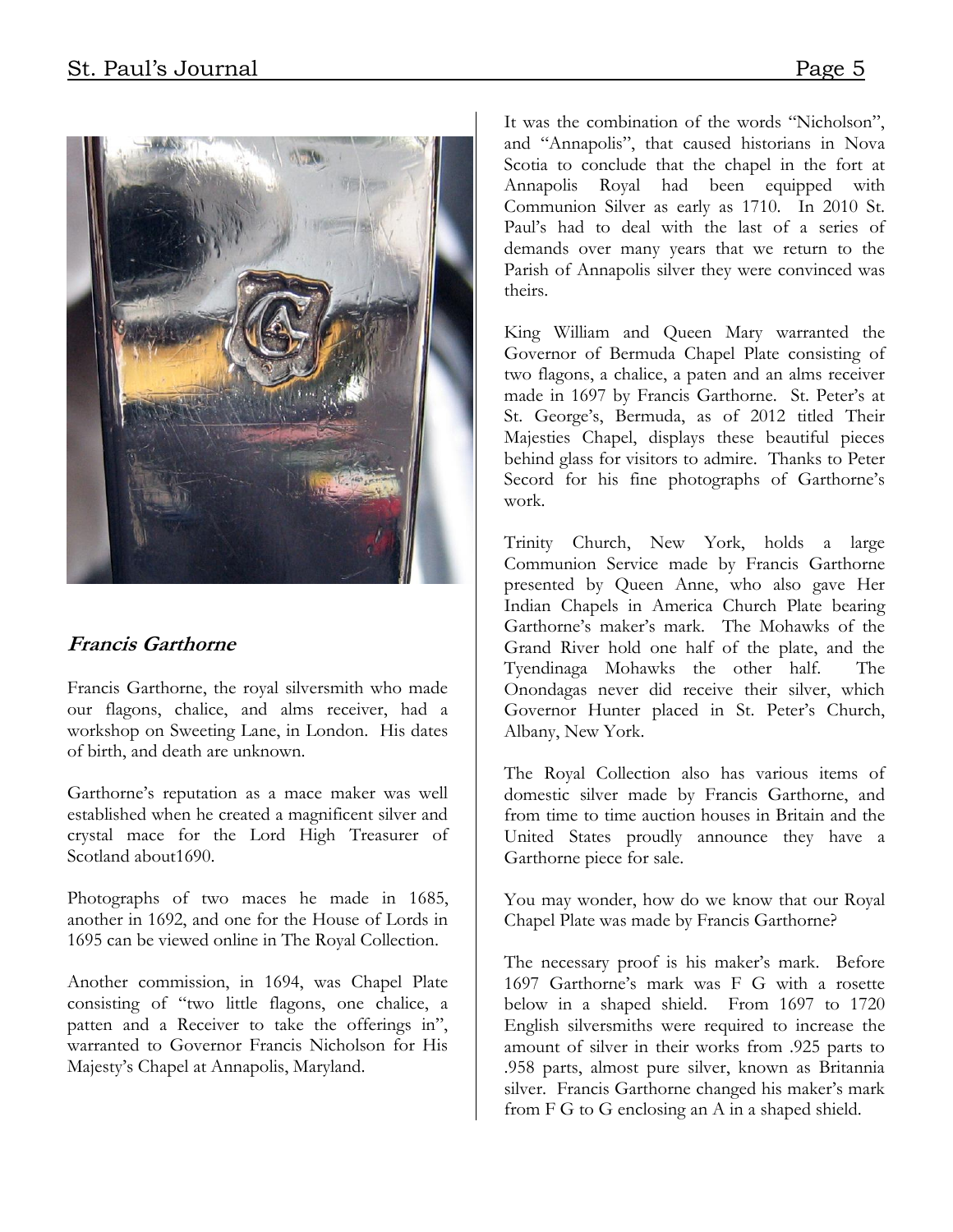In 1720, according to one authority, Garthorne reverted to his original maker's mark.

On all four pieces of our Royal Chapel Plate the G enclosing an A can be found. The photograph shows his maker's mark on the handle of our flagon bearing Queen Anne's second arms 1707 – 1714, and it is struck in two more places, the side of the flagon, and on the cover. Definitely made by Francis Garthorne!

St. Paul's received the present Royal Church Plate in 1783. Until about 1819 the service included a paten. This vessel was so bent and damaged that it was melted down as "old silver", producing badly needed income for the church. Two sterling silver patens replaced it, but rather than meeting the same fate as Garthorne's paten the sterling ones are in honourable retirement. The alms receiver now serves as the paten.

The Royal Church Plate of 1783 was warranted to Governor John Parr, who grappled with the problems of huge numbers of refugees from the American colonies who flooded into Nova Scotia at the end of the American Revolutionary War.

The branch of the Lord Chamberlain's department in London, the Jewel Office, kept meticulous records of the Chapel Plate sent out to Governors of "the Plantations" including Jamaica, the Bahamas, Barbados, the Leeward Islands, East Florida, West Florida, Senegambia in Africa, Minorca, Dominica and many of the colonies in what became the United States. The records in the National Archives, Kew, London show that Chapel Plate for use in His Majesty's Chapels, Nova Scotia or anywhere in Britain's empire was to be "returned on demand".

Britain's defeat in that expensive American war caused a time of austerity. The Jewel Office was shut down, or as James Lomax puts it, "ruthlessly suppressed".

When Lieutenant Governor Parr died at Halifax in November 1791 no demand came from the Lord Chamberlain for the return of the Plate. Here it stayed.

Here it remains, three hundred years old, according to the Court Q date letter for 1713 on the flagon and the alms receiver, for us to care for, protect and give thanks: to the Lord Chamberlain's Office who on behalf of successive monarchs funded these symbols of the king's connection to his subjects as "The Defender of the Faith", to Francis Garthorne for creating such elegantly simple shapes, to the Governors and churches of Britain's colonies who used these vessels in their celebration of Holy Communion and returned them safely to the Jewel Office, to the Jewel Office for selecting from their stockroom shelves the work of Francis Garthorne, and thanks to the Rectors, Wardens and Vestries of this church who over the centuries respected the legacy handed down to them, and passed it on, so that the Royal Chapel Plate has survived in regular use to this day. May we continue to follow their example.

#### *By Tinker McKay, St. Paul's Archivist*

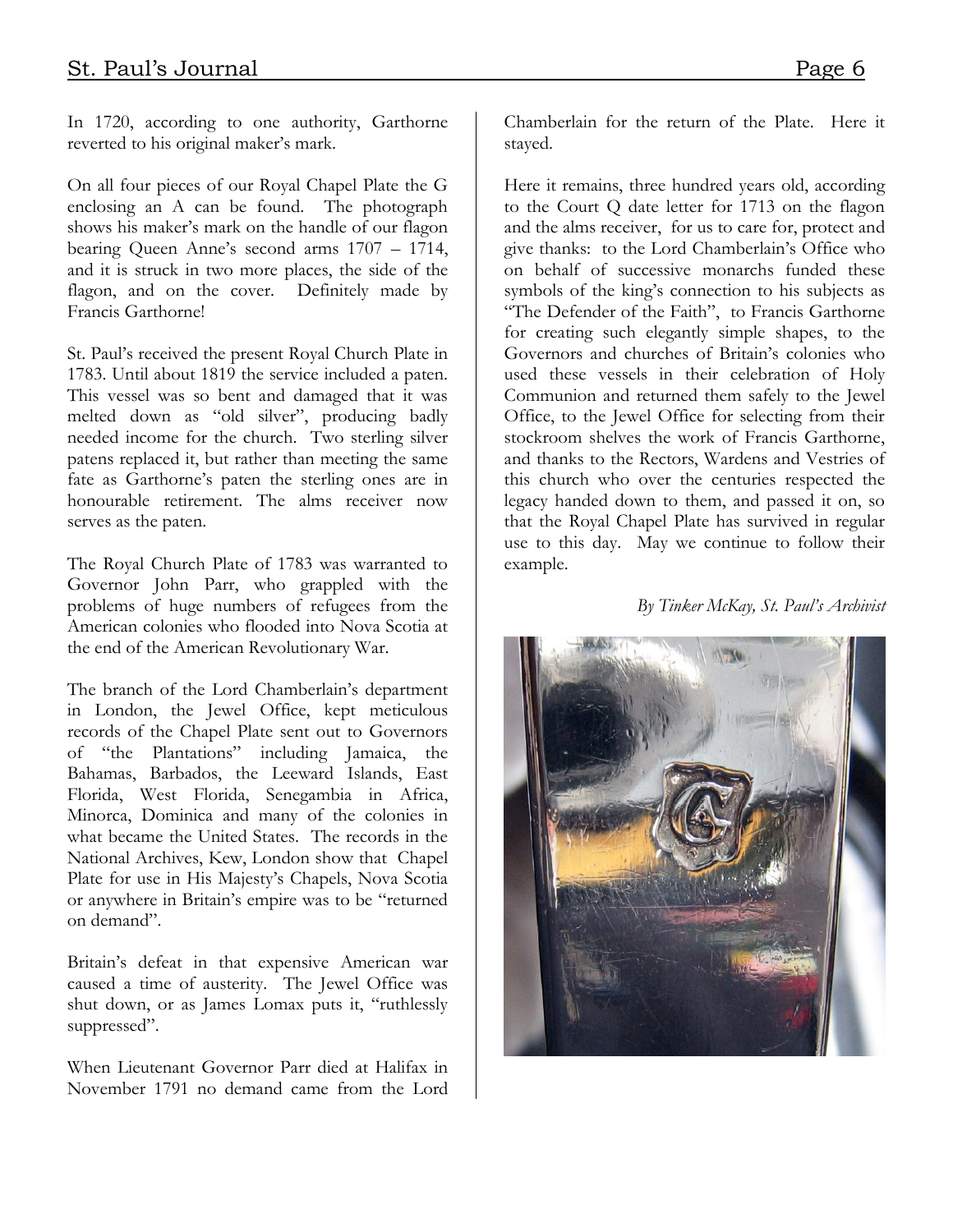# **A Retrospective of St. Paul's Archives Committees - Thirty years? or more ?**

Research in the Annual Reports has produced Archives Reports from 1983, 1986, 1987 and 1988, all signed by Keith Wickwire, Chairman of the Archives Committee—no mention of other Committee members, but Don Lordly must have been one, because it was he who told me to look in past St. Paul's *Annual Reports* for information. haven't yet found any earlier reports, but that does not mean there was no Committee – just no reports!

In the four reports we do have, we see that the Committee made a point of collecting photographs of past St. Paul's Wardens from members of the congregation, and pleaded for 'clippings, magazines and group photographs' of St. Paul's events. They also asked for any historical items, and posted these, and photographs, on boards in the Nave for the congregation and tourists to see. We are today indebted to this Committee for the Display Cabinets at the back of the church, and the first repair of the Bulkeley Hatchment.

The Committee seems to have been responsible for our early church guides, and in 1988, they were also responsible for erecting the notice boards on the wall at the back of the Nave. Mr. Wickwire, at the end of his 1988 report, hopes that 1989 will be as 'rewarding' as 1988, but there is no 1989 report, and none thereafter from that Committee.

The next reference to any 'archival' activity is found in the report, in 1994 by Martha Dunbar, on the work of the Church Office. Martha filled the temporary position of Church Secretary on two occasions, and she gave a very comprehensive report on the duties and activities expected of a Church Secretary – one of which was carrying out searches in the Parish Registers. Martha mentioned how much she appreciated the help of Tinker McKay, who had taken over the research for these requests. This is the first mention of who was, essentially, the creator of the present St. Paul's Archives Committee.

Keith Wickwire and his Committee focussed on gathering photographs and records, the repair of the Bulkeley Hatchment which was torn, and the acquisition and installment of the Display Cabinets. Whether the Committee was involved when the Church removed everything from the old St. Paul's Church Hall, including all the archival holdings, I don't know. But when Tinker was doing Searches, she became increasingly concerned as to the conditions of the Parish Registers and Marriage Licences, and also with archives holdings stored in the damp and draughty North West porch [now part of the Memorial Room].

It was about this time that the Public Archives of Nova Scotia (PANS) became concerned with the challenges facing small Archives in Nova Scotia, one of which was St. Paul's Church Archives which held very valuable records of the early years of Halifax. Lois Yorke of PANS approached Tinker as to the possibility of St. Paul's Archives joining the newly formed Council of Nova Scotia Archives (CNSA). This was an affiliation of both public and private, large and small Archives in Nova Scotia. The CNSA has grown, since its inception, to provide advice and educational, financial, and moral support to its members. It also provides a strong 'interarchival' connection, through Annual Conferences, and its affiliation with other Provincial and National Archives for its members. CNSA runs Core Curriculum Courses on how to properly conserve and manage archival collections, according to standard archival practices. CNSA has 'dragged' small archives, kicking and screaming into twentyfirst century archival practices, and the St. Paul's Archives, which did join, embarked on an uphill learning curve that continues to the present day.

In 1995, Tinker asked the CNSA to make a site assessment of the archival holdings of St. Paul's. The report by Johanna Smith and Julia Landry of the CNSA was *'submitted to the Clergy, Wardens and Parish Council for their consideration and further action, and that October an Archives Committee was formed to implement the recommendations in the report....The Committee* [consisting of Elizabeth Monies Ross, Chairperson; Tinker McKay, Don Lordly and Peter Graham] who were to .... *report directly to the Parish*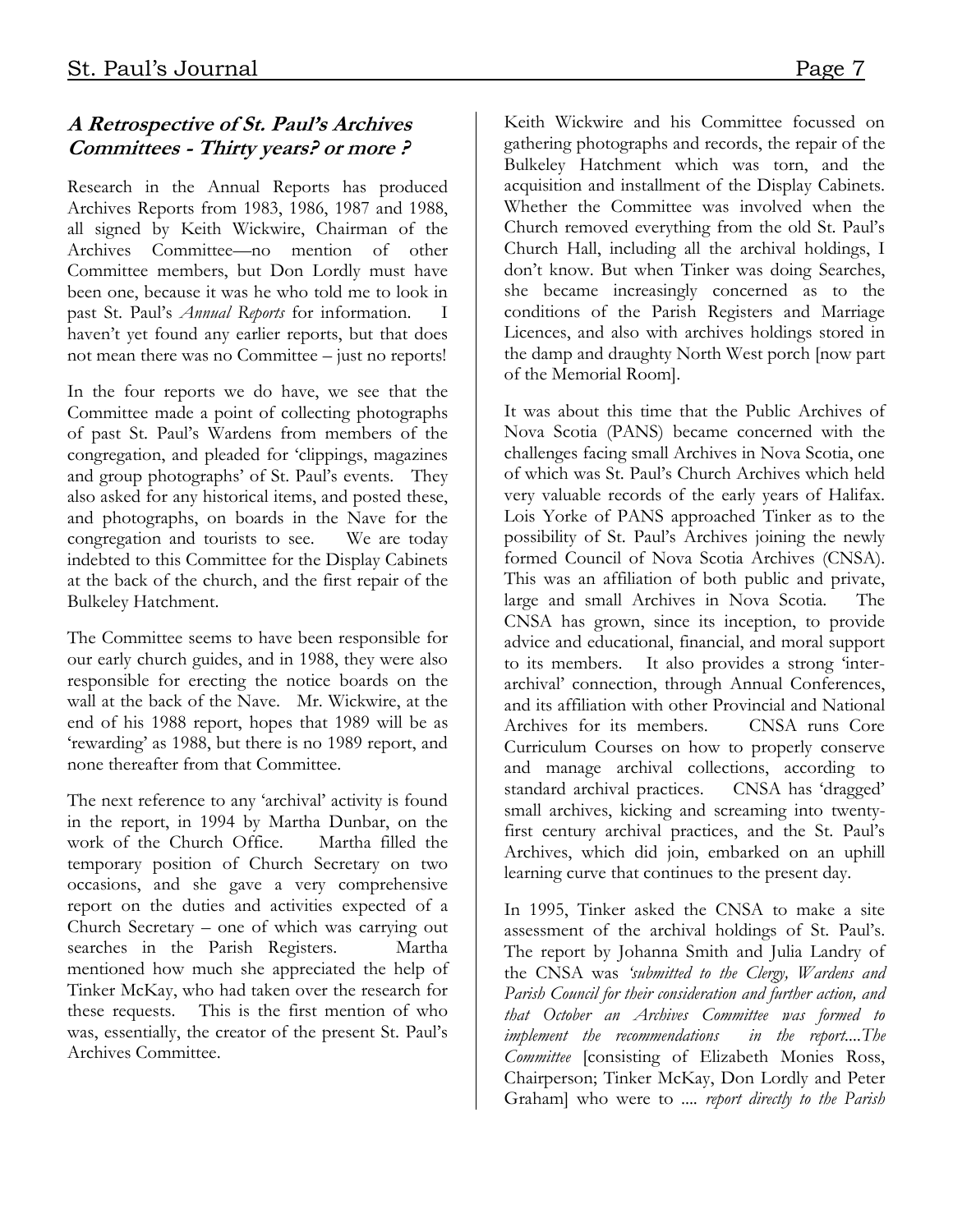*Council four times within the next two years, and work closely with the Property Committee and the 250th Anniversary Committee towards the goal of a permanent archival space as part of the 250th celebrations'....* Much has been achieved, but not the last and vital recommendation!

In the past 19 years since then, several members of the Archives Committee have come and gone; Elizabeth Ross and Peter Graham left in 1998; Sarah Emsley joined in 1996, and left in 1999; Fiona Day joined in 1997, also Joan FitzGerald and the Rev. Jonathan Eayres; and Sandra MacLennan in 1998. Tinker McKay, Don Lordly, Fiona Day and Sandra MacLennan remain of the original Archives Committee members, and, over the past 15 years, have taken up the challenge of the original recommendations of the 1995 CNSA Site Assessment.

Challenge is a key word here. The archival collection is housed in the west gallery of the church, with the most valuable documents in vaults on the main floor of the church, a far from permanent archival space, and vulnerable to temperature changes, however the CNSA Site Report judged it to be the least damaging location for these records in a church that is a heritage property, and subject to renovation restrictions.

Initially a 'rescue' operation of the vulnerable Registers and Marriage Licences, we moved on to the creation of the  $250<sup>th</sup>$  Anniversary story boards; the conservation of our unique collection of eight Hatchments; the retrieval (from wherever they had been very poorly stored in the basement of the Parish Hall after the demise of the 'Wickwire Archives Committee') of the archival documents; and finally to the creation of a database of all these documents and artifacts so that we know where they are - and most importantly – can lay our hands on them when their information is needed!

Through the CNSA we have applied for, and received Provincial and National Archival grants for Archives supplies, and an Archives Assistant. Ann Foster, an MLIS graduate from Dalhousie, came to organize our data entries for the CNSA website "Archway", according to the Rules for Archival

Description – RAD being the acronym for a huge 4" thick binder of national and international rules for describing your archival holdings! Both Sandra and Fiona have taken the CNSA Core Curriculum Courses, and excellent courses they were! Six courses, each two days long, a very intense learning curve covering subjects that take an MLIS student at least one or two years to learn! Most of the other CNSA members taking the courses seemed to have a far greater initial grasp of the subjects than either Fiona or Sandra, and an 'amazing' grasp of computer programming – something that was really a closed book to both St. Paul's ladies – making the database organization of our Archival collection a struggle, to say the least! However we have been very fortunate to have the help and advice of the CNSA, and of Lorraine Slopek, our Diocesan Archivist, who has given us considerable portions of her time to help us, creating for us a comprehensible database system within RAD guidelines, and we are close to being able to say that the St. Paul's Archives are properly organized and managed.

THAT is the Administration story ..... BUT ..... there is also the CONSERVATION story, and for this we are indebted to Tinker and Don, for their concern for the conservation of both the early documents and artifacts, which are part of the Archival Collection.

Tinker single-handedly 'rescued' the tightly folded, rather mouldy Marriage Licences (1753-1863, 3000 of them), by spending a whole winter spraying and flattening them, and when dry, placing them in individual Mylar folders – for this she won a CNSA Award!

Tinker and Don organized the conservation of all eight Hatchments (with advice from the late Dr. Marie Ellwood), and were active in the creation of the 250<sup>th</sup> Anniversary Story Board project. Don has been instrumental in rescuing the historic flags we hold, both the ones conserved behind glass, and the Princess Louise Fusiliers flag we are guarding in the Archives. Tinker and Don were also responsible for the conservation of the Old Burying Ground Deed and the first St. Paul's Register dating back to 21 June 1749. Tinker is now primarily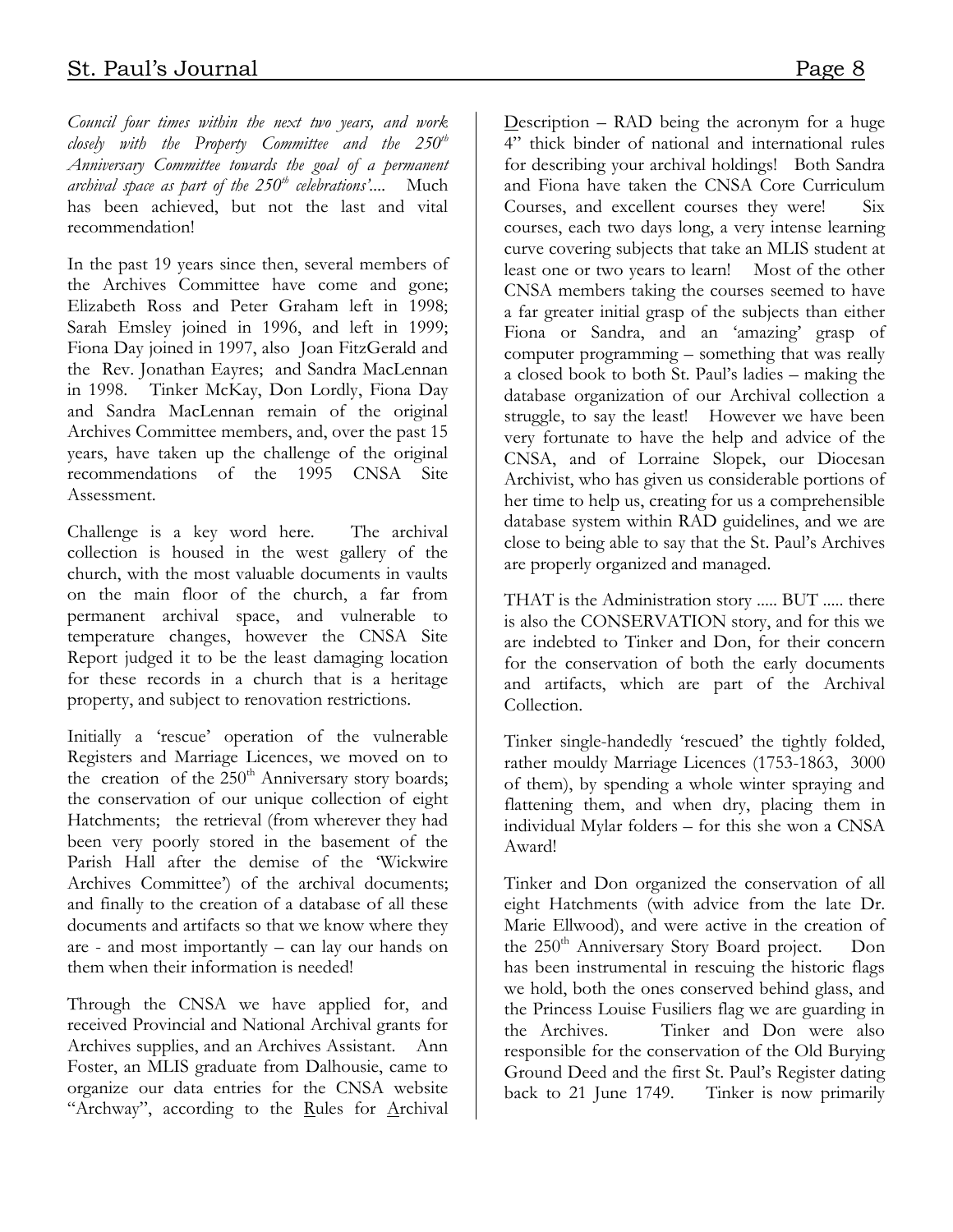concerned with the conservation of the Weeks Register, one of our very early Parish Registers. However her greatest labour has been creating a database of the records in the early Baptism, Marriage, and Burial Registers, thousands of entries, that has taken her years to achieve - a truly enormous commitment, all done to preserve the integrity of the original Registers.

It is important to note, in this age of increasing use of computers, tablets, smart phones etc., that digital records created on these devices have been examined for deterioration, and it is considered by authorities in Archives and Records Management fields, that digitization is unsafe. Original paper records have superior authenticity and longevity, therefore St. Paul's Archives does not collect digital records, we need the original paper records. Computers rapidly become obsolete, and maintaining old computers in order to read digital records is both ineffective and expensive. So please, do not give us disks, or memory sticks to keep as records of committee minutes, or Parish Council minutes, or Finance Committee records – 'hard copy'- paper copies of these records at all times please.

Your Archives Committee thoroughly enjoys the work it does, and is proud of what it has achieved over these past years. This is a very significant and important Anglican Archive.

By the way  $-$  did you know we have received five awards for archival excellence in the past 15 years?

*By Fiona Day, St. Paul's Archives Committee Chair*



Figure A

# **New Artist-in-Resident Position at St. Paul's**

Foundation drawing teacher Ian McKinnon has been named artist-in-residence at St. Paul's Anglican Church—the first to hold the position since the church was founded in 1749.

"This was out of the blue for me. I got a text just as I was turning in one night. The rector (Paul Friesen) reported that the Parish Council had discussed it and would I accept?" says Ian, seated in one of the well-worn pews of the historic church, the oldest surviving non-Roman Catholic church in Canada and the oldest building in Halifax.

He's honored by the role and the "great generosity and real enthusiasm" in which it was offered to him. "As I understand it, the position is mine to make."

A 1980 graduate of NSCAD, Ian has worked throughout his career as a studio-based artist and teacher to integrate the artistic and the spiritual; he regards his artistic practice as being a conversation between theology and contemporary art.

"I've always felt the making of art—not just the content of my art—to be meditative and contemplative. And that's how I came to the Christian faith, through my art practice," he explains.

In 2008, he chose to delve deeper into his dual roles as an artist and a person of faith and applied to Trinity College at the University of Toronto for a master's degree in Theological Studies. His thesis, entitled Mutual Illumination and the Artist: Dispossession, Disinterested Love and Making Other, was both a personal examination of his artistic output through a theological lens and a questioning of how/why theology and the art world became so separate over the centuries when once in lock step. Think of Michelangelo painting the Sistine Chapel or Leonardo da Vinci's Last Supper.

After doing his master's degree (he also has a MFA from Concordia), the next logical step would seem to be entering the priesthood. Ian thought so too,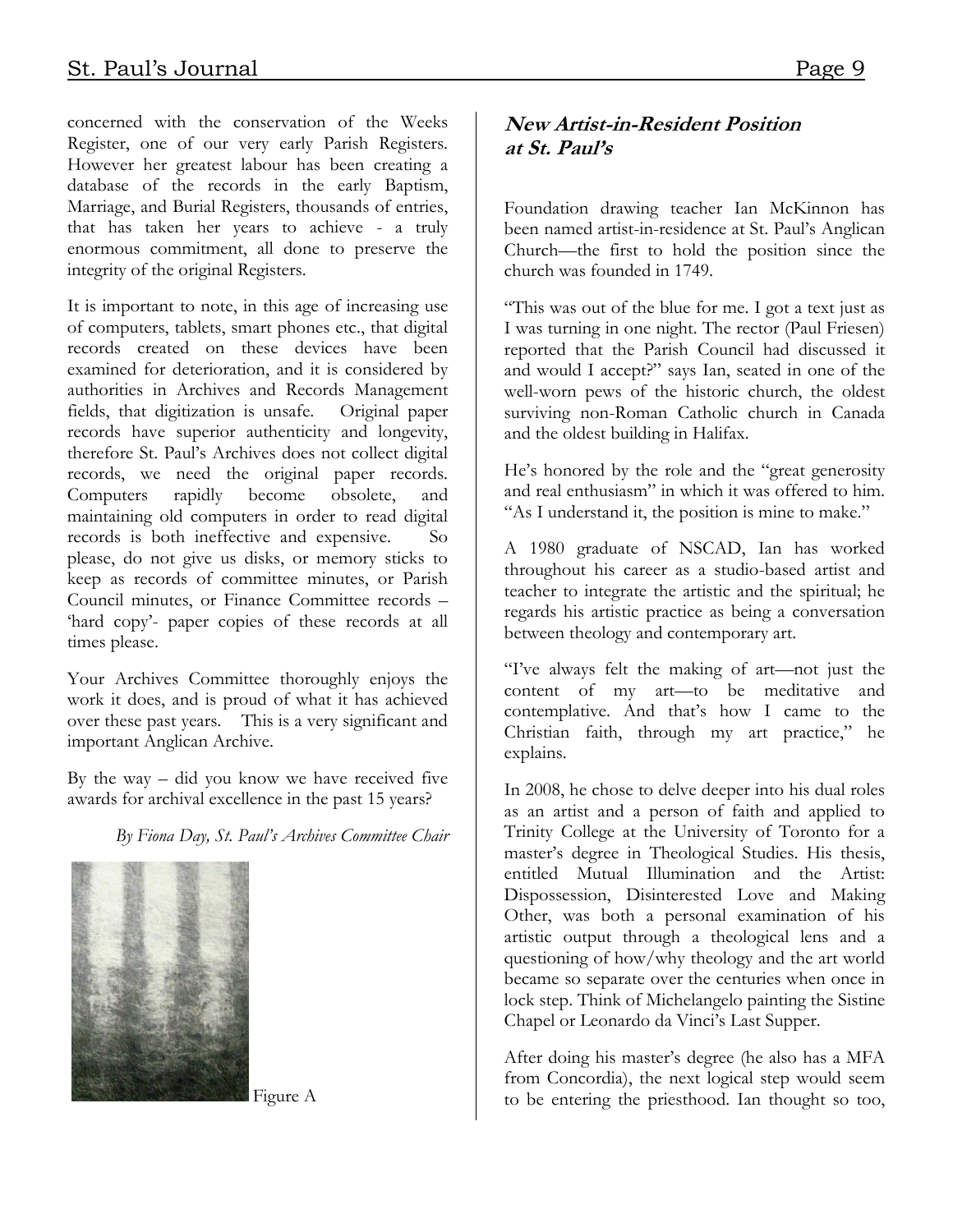but now believes he has not been called to be a parish priest, but to continue in his vocation as an artist/teacher. Being named artist-in-residence is a joyful affirmation of that belief. He hopes to make St. Paul's more open to hosting art exhibitions, like the one held just before Christmas; Perceptions and Perspectives was an exhibition of drawings of St. Paul's interior by students in his first-year drawing class.

He will also be able to set up a studio in Parish House, located just across the street from St. Paul's, and hopes to return to painting.

According to a press release sent out by the church, "St. Paul's artist-in-residence program was recently established to support and invigorate the historic role of St. Paul's in Halifax, and to return St. Paul's to the centre of the Halifax's art conversation. Its aim is to bring together artists, advocates, educators, and government officials to exchange ideas and develop conversations that strengthen the reciprocal relationship between the arts and St. Paul's Church."

"St. Paul's is rebranding itself, if you will, and rebuilding its connections to arts and culture amidst its uninterrupted 264 year old calling to the worship of the transcendent, its nurturing of spiritual disciplines and its social outreach to the marginalized of our downtown neighbourhood," says Ian. "I'm happy to be here to encourage things to happen."

> *By Marilyn Smulders, NDCADU (Reprinted with permission.)*

Figure A: From the "Crossings" series; graphite on paper.

Figure B: Detail of "Homage to Death in Venice"; oil on basswood panel.



Figure B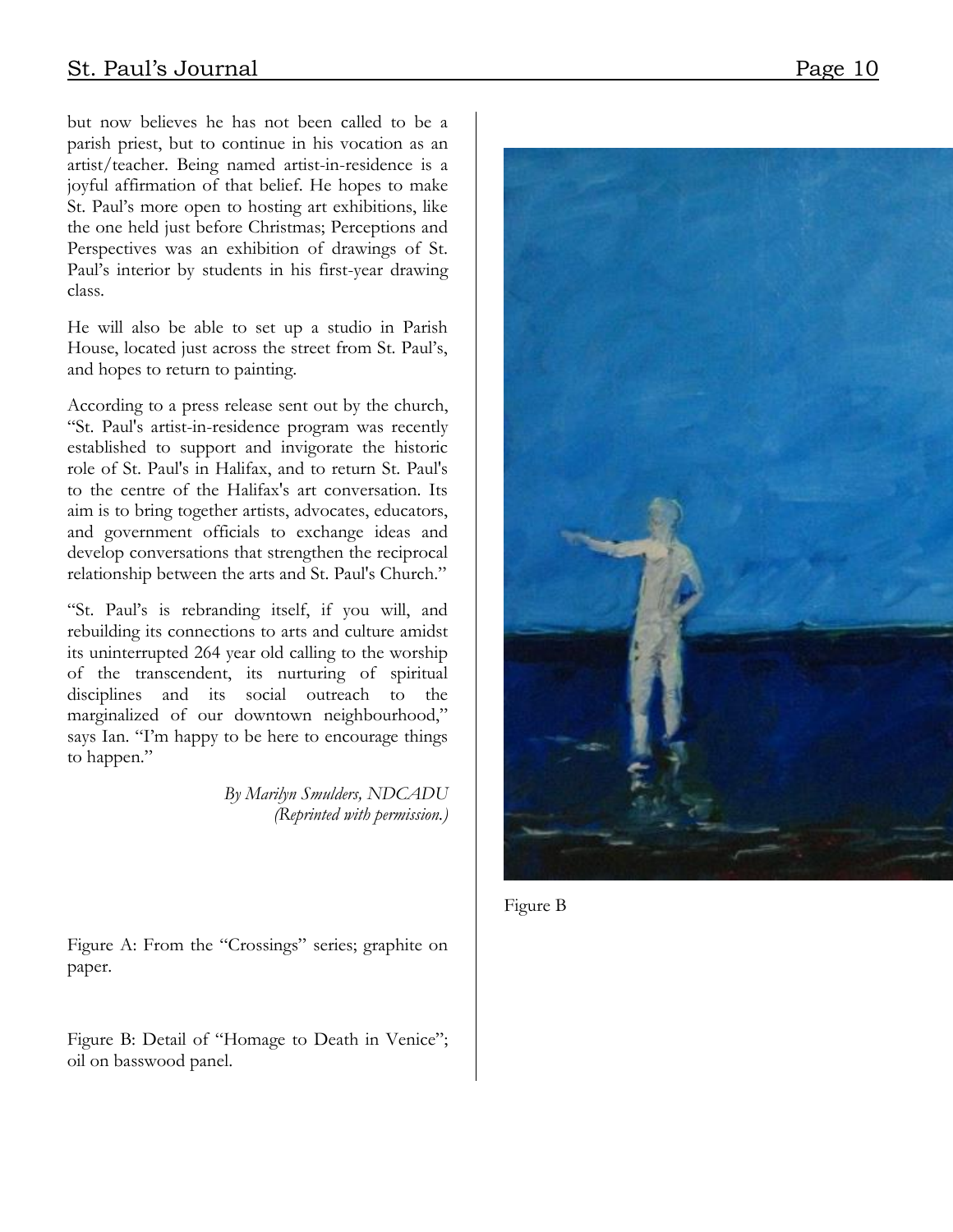# **St. Paul's Church Parish Liturgies & Readings: St. Paul's Sunday 2014—Eastertide 2014**

| 26 January Conversion of St. Paul White 10 am Eucharist & Baptism Contemporary & Lunch |                                  |                              |  |                                                                                                                                                            |  |                                                                                  |
|----------------------------------------------------------------------------------------|----------------------------------|------------------------------|--|------------------------------------------------------------------------------------------------------------------------------------------------------------|--|----------------------------------------------------------------------------------|
| Acts 26.1-23                                                                           |                                  |                              |  | Psalm 67 Galatians 1.1-24 Matthew 10.16-22                                                                                                                 |  |                                                                                  |
|                                                                                        |                                  |                              |  | 2 February Presentation of Christ White 9 am Eucharist 11 am Eucharist                                                                                     |  |                                                                                  |
|                                                                                        |                                  |                              |  |                                                                                                                                                            |  |                                                                                  |
|                                                                                        |                                  |                              |  | Malachi 3.1-4<br>9 February <b>Epiphany 5</b> Green<br>11 am Morning Prayer                                                                                |  |                                                                                  |
|                                                                                        |                                  |                              |  | Isaiah 58.1-12 Psalm 112 I Corinthians 2.1-16 Matthew 5.13-20                                                                                              |  |                                                                                  |
|                                                                                        |                                  |                              |  | 16 February Epiphany 6 Green 9 am Morning Prayer 11 am Eucharist                                                                                           |  |                                                                                  |
|                                                                                        |                                  |                              |  | Deuteronomy 30.15-20 Psalm 119.1-8 I Corinthians 3.1-9 Matthew 5.21-37<br>23 February <b>Epiphany 7</b> Green 9 am <b>Eucharist</b> 11 am <b>Eucharist</b> |  |                                                                                  |
|                                                                                        |                                  |                              |  |                                                                                                                                                            |  |                                                                                  |
|                                                                                        |                                  |                              |  | Leviticus 19.1-18 		 Psalm 119.33-40 		 I Corinthians 3.10-23 		 Matthew 5.38-48                                                                           |  |                                                                                  |
|                                                                                        |                                  |                              |  | 2 March Epiphany 8 Green 10 am Eucharist Traditional & AGM & Lunch                                                                                         |  |                                                                                  |
|                                                                                        | <i>Isaiah 49.1-15</i>            |                              |  |                                                                                                                                                            |  |                                                                                  |
|                                                                                        |                                  |                              |  | 5 March <b>Ash Wednesday</b> Purple 11 am Eucharist *6:30 pm Eucharist                                                                                     |  |                                                                                  |
|                                                                                        |                                  |                              |  | *Isaiah 58.1-12 *Psalm 103.1-18 *II Cor. 5.16 - 6.10 Matthew 6.1-21                                                                                        |  |                                                                                  |
|                                                                                        |                                  |                              |  |                                                                                                                                                            |  | 9 March Lent 1 Purple 9 am Eucharist 11 am Morning Prayer 7 pm Compline/Concert? |
|                                                                                        |                                  |                              |  | Romans 5.12-19 Matt. 4.1-11<br>Genesis 2.15-3.24 Psalm 32<br>16 March <b>Lent 2</b> Purple 9 am Morning Prayer 11 am Eucharist                             |  |                                                                                  |
|                                                                                        |                                  |                              |  |                                                                                                                                                            |  |                                                                                  |
|                                                                                        |                                  | Genesis 11.31-12.9 Psalm 121 |  | Romans 4.1-17 John 3.1-17<br>9 am <b>Eucharist</b> 11 am <b>Eucharist</b>                                                                                  |  |                                                                                  |
|                                                                                        |                                  | 23 March Lent 3 Purple       |  |                                                                                                                                                            |  |                                                                                  |
|                                                                                        | Exodus 17.1-7 Psalm 95           |                              |  |                                                                                                                                                            |  |                                                                                  |
|                                                                                        | 30 March <b>Lent 4</b> Purple    |                              |  | Romans 5.1-11 John 4.1-42<br>9 am <b>Eucharist</b> 11 am <b>Eucharist</b>                                                                                  |  |                                                                                  |
|                                                                                        | <i>I</i> Samuel 16.1-13 Psalm 23 |                              |  |                                                                                                                                                            |  |                                                                                  |
|                                                                                        |                                  | 6 April <b>Lent 5</b> Purple |  | 9 am Eucharist 11 am Eucharist                                                                                                                             |  |                                                                                  |
|                                                                                        | Ezekiel 37.1-14 Psalm 130        |                              |  | Romans 8.6-17 [ohn 11.1-45]                                                                                                                                |  |                                                                                  |
| 13 April Palm & Passion Sunday Red 10 am Eucharist & *Process. Contemporary & Lunch    |                                  |                              |  |                                                                                                                                                            |  |                                                                                  |
|                                                                                        |                                  |                              |  | *Matt. 21.1-11 Is. 50.4-9a Psalm 31.9-16 Philippians 2:5-11 Matthew 27.11-54                                                                               |  |                                                                                  |
|                                                                                        |                                  |                              |  | 16 April • Holy Wednesday Red 11 am Eucharist 9 pm Window Walk                                                                                             |  |                                                                                  |
|                                                                                        |                                  |                              |  | Isaiah 50.4-9a Psalm 70 Hebrews 12:1-3 John 13:21-32<br>17 April <b>Maundy Thursday</b> Red 6 pm <b>Eucharist &amp; Foot-washing</b>                       |  |                                                                                  |
|                                                                                        |                                  |                              |  |                                                                                                                                                            |  |                                                                                  |
|                                                                                        |                                  |                              |  | Exodus 12:1-14 Psalm 116 1 Corinthians 11:23-26 John 13:1-17; 31-35                                                                                        |  |                                                                                  |
|                                                                                        |                                  |                              |  | 18 April *Good Friday Colourless 12 pm Liturgy of the Cross                                                                                                |  |                                                                                  |
| *TBA: Multiple readings                                                                |                                  |                              |  |                                                                                                                                                            |  |                                                                                  |
|                                                                                        |                                  |                              |  | 19 April *Holy Saturday White 7.00 pm Vigil of the Resurrection                                                                                            |  |                                                                                  |
| *TBA: Multiple readings                                                                |                                  |                              |  |                                                                                                                                                            |  |                                                                                  |
| 20 April                                                                               | <b>Easter Sunday White</b>       |                              |  | 10 am Eucharist Traditional                                                                                                                                |  |                                                                                  |
| Jeremiah 31.1-6                                                                        |                                  | Psalm 118.19-29              |  | Colossians 3.1-4                                                                                                                                           |  | John 20.1-18                                                                     |
| 27 April                                                                               | Easter 2 White                   |                              |  | 9 am Eucharist                                                                                                                                             |  | 11 am Eucharist                                                                  |
| Acts 2.14a; 22-32                                                                      |                                  | Psalm 16                     |  | I Peter 1.3-9                                                                                                                                              |  | John 20:19-31                                                                    |
| $4$ May                                                                                | Easter 3 White                   |                              |  | 9 am Eucharist                                                                                                                                             |  | 11 am Eucharist                                                                  |
| Acts 2.14a; 36-41                                                                      |                                  | Psalm 116                    |  | I Peter 1.17-23                                                                                                                                            |  | Luke 24.13-35                                                                    |
| 11 $May$                                                                               | Easter 4 White                   |                              |  | 9 am Eucharist                                                                                                                                             |  | 11 am Morning Prayer                                                             |
| Acts 2.42-47                                                                           |                                  | Psalm 23                     |  | I Peter 2.19-25                                                                                                                                            |  | John 10.1-10                                                                     |